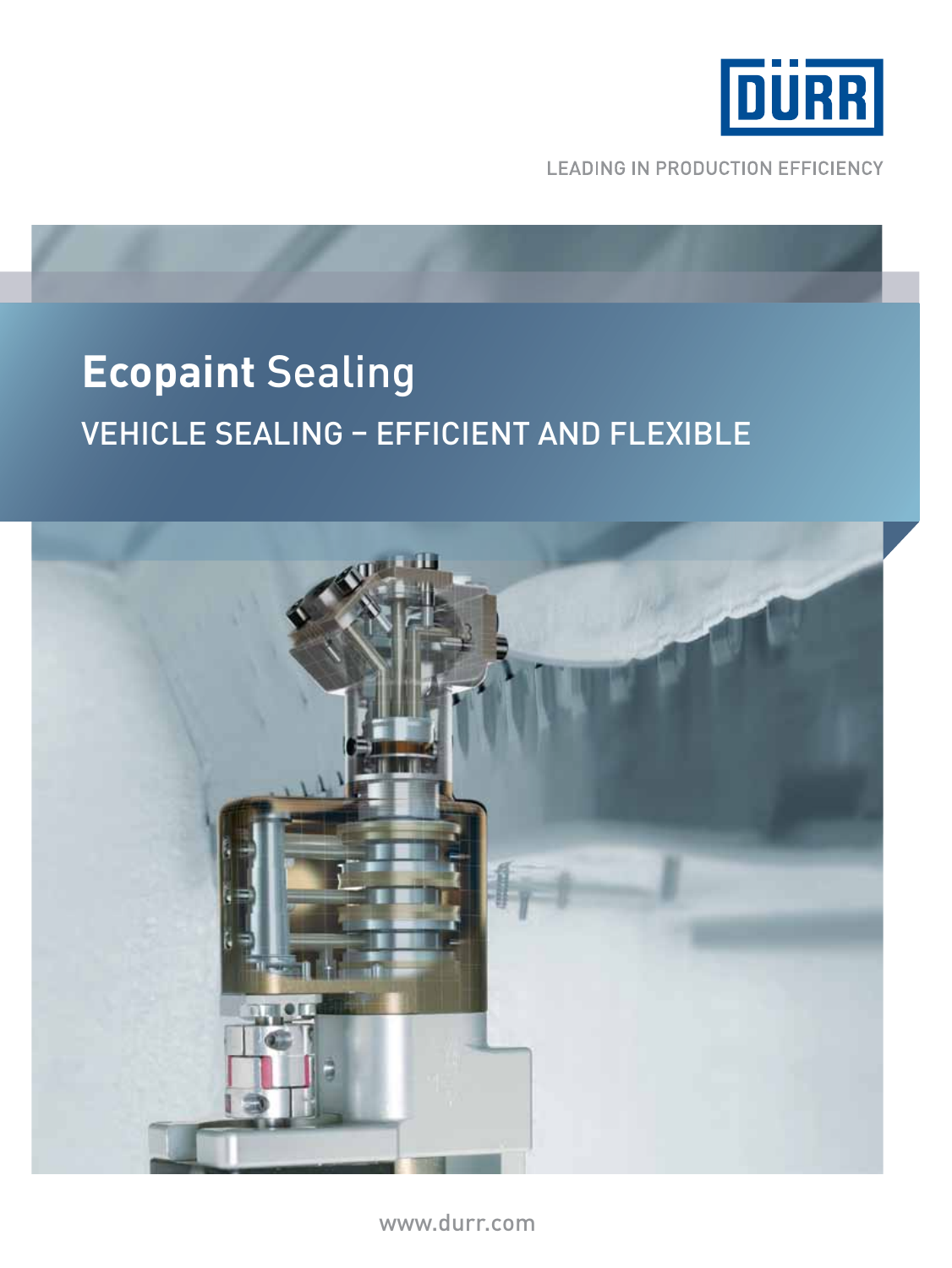

# **Ecopaint** Sealing – Customer-specific Solutions FOR VEHICLE SEALING

Ecopaint Sealing – Dürr's product family for the automated sealing and preservation of car bodies.

High viscosity sprayable materials such as PVC plastisols are used for sealing to protect car bodies against corrosion and water ingress. The innovative Dürr Ecopaint Sealing system product range is based on ECOOEFFICIENCY, and thus improves economic efficiency and guarantees highest quality and environmental compatibility. The ECOOEFFICIENCY system covers all dimensions of efficiency, through which Dürr supports its customers in the production process.

This reliably reduces unit costs – with the highest quality.

# Reduction of unit costs

Automation reduces the scope of manual application. Dürr counts on efficiency and even reduces material consumption through a more accurate and reproducible process control.

# Maximum quality

Dürr application systems guarantee a reproducible process control and thus consistent product quality. Through optimized processes manual touch-ups can be avoided.

## Highest environmental compatibility

High quality and automated process controls reduce material consumption and conserve resources.

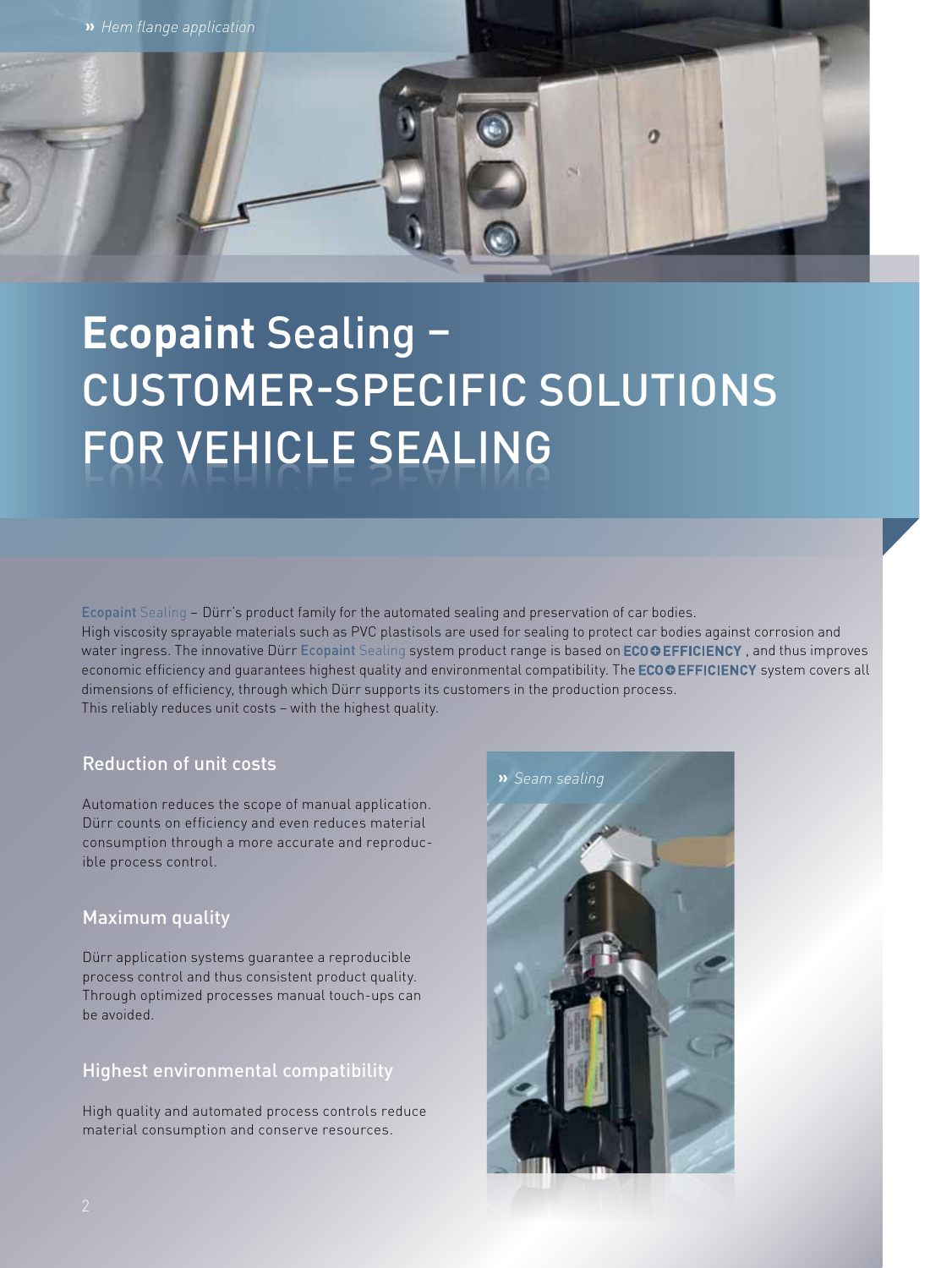#### Process efficiency for all areas of application

Dürr offers modularly designed systems for all uses in application on the car body according to specific customer specifications:

#### 1. Seam sealing

The sealing material is applied to overlapping sheet metals on car bodies to avoid gap corrosion due to intruding water.

#### 2. Underbody coating

In order to counteract wear in the underbody area from stone-chipping and similar effects, an underbody sealer is applied. It is mainly applied in wheel wells or rocker panel areas just prior to the primer spray booth.

#### 3. Rocker coating

The surface of vehicle rocker panels is coated to protect against stone-chipping by means of a fully automated specific masking technique. This way, the required coating with high edge definition in the upper area of the rocker panels is achieved.

#### 4. Hem flange applications

Hem flanges on add-on pieces for the car body, such as doors, hoods or tailgates, are sealed with a highly precise Dürr application system in connection with specific nozzle technology. As a result, it is not necessary to open doors or tailgates for the purpose of improved accessibility. The application quality meets requirements for visible welds.

#### 5. Spraying insulants

For cost and flexibility reasons, manually used sound dampening mats are replaced by sprayable material that is applied increasingly by robots. The sound insulating material is applied with a nozzle technology that is especially designed for this purpose.



#### 6. Cavity preservation

With a wax film, the cavities of the car body are protected against corrosion. For optimum protection with minimum material usage, the wax is applied in corrosion-prone areas by robot-guided lances and injection nozzles.

#### 7. Covering window flanges

Covering window flanges with a strip-off layer of PVC plastisol before spraying prevents paint overspray build up. After painting, the material is removed and the windshield can be glued to the clean electro primed window flange.

#### **ECOO EFFICIENCY** From planning to realization

As a supplier of turnkey plants, Dürr is well known for comprehensive process knowledge and high-quality products. More than 1000 robot installations have been carried out successfully in recent years. Automation with robots guarantees a high level of model flexibility and maximum application quality. The application scope and body shape determine the arrangement of the robots. In addition, simulations, application tests, and pre-commissioning procedures before delivery provide the basis for fast production optimization. Dürr is a reliable and experienced partner for all phases of project execution and customer service after production commences. For our customers this means efficient and custom solutions from A to Z.

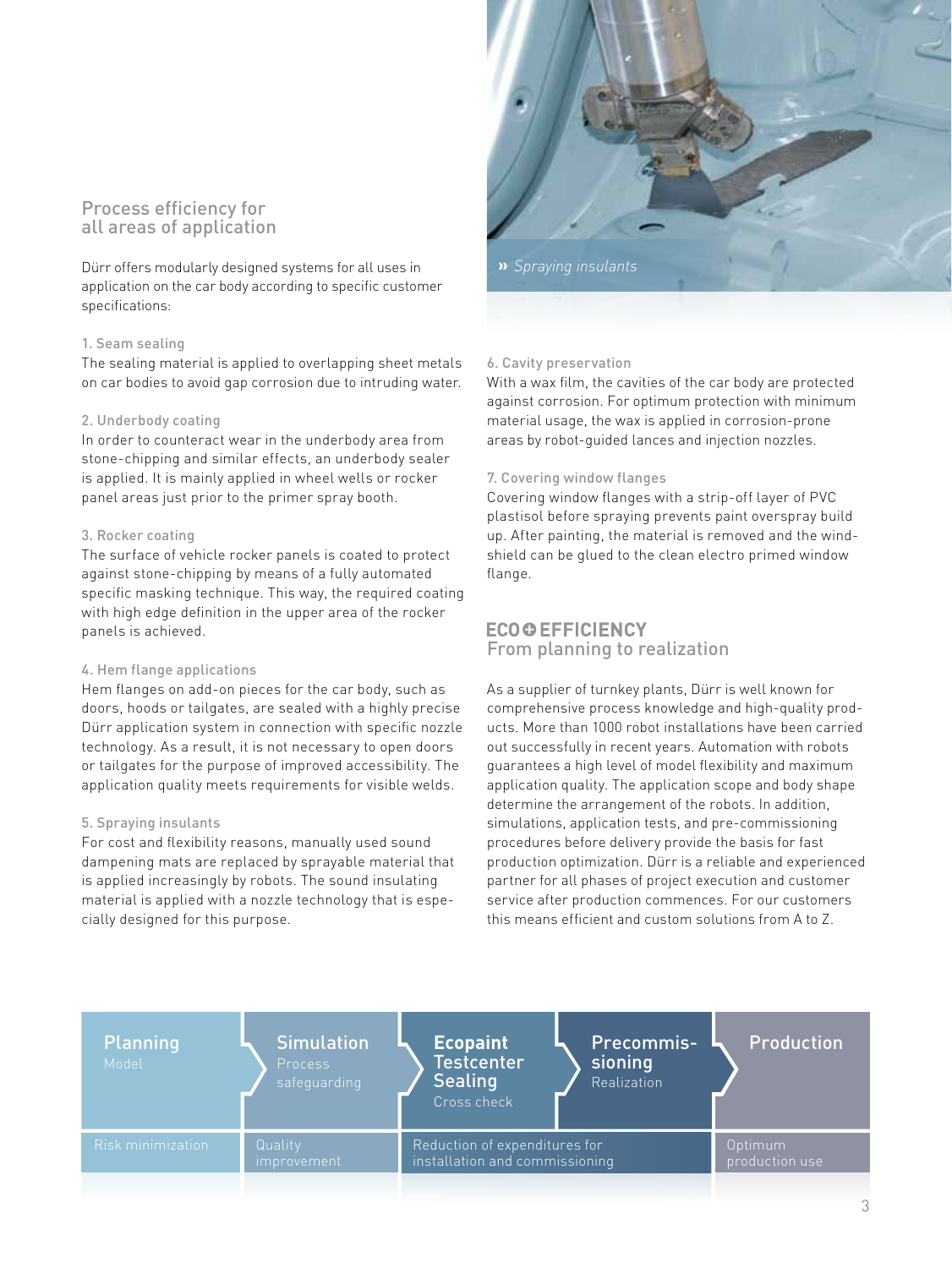# **Ecopaint Sealing - ROBOT STATIONS** FOR ALL APPLICATION PROCESSES

# **Eco**RS – efficient robotic technology

With the standard EcoRS robot, Dürr responds to car manufacturer requirements of homogeneous and economical technologies for the entire sealing area.

Efficient and flexible: The robots, in various sizes and loads, are selected according to job definition and exact requirements. The Dürr EcoRPC robot controller integrates movement and process control on one platform. This reduces communication times – which occur with non-integrated systems – and facilitates a homogeneous operating concept for movement and process. A uniform arrangement of the man-machine interface, in both the sealing and painting processes, facilitates the operation and maintenance of robots across the entire paint shop.



## **Eco**Rail – flexible applications with movable robots

For the best possible usage and to increase working space, EcoRail extended axes are used. The EcoRail is a freely programmable, horizontal movement axis for all sealing applications. The EcoRail extended axis is available in various lengths and designs – depending on customer and/ or process requirement.

| » EcoRS robot                    |
|----------------------------------|
| with application equipment       |
| on <b>Eco</b> Rail extended axis |

4

|                   | <b>EcoRail</b>           |
|-------------------|--------------------------|
| Axis acceleration | up to 4 m/s <sup>2</sup> |
| Axis speed        | up to $1.5 \text{ m/s}$  |
| Service life      | up to 25,000 h           |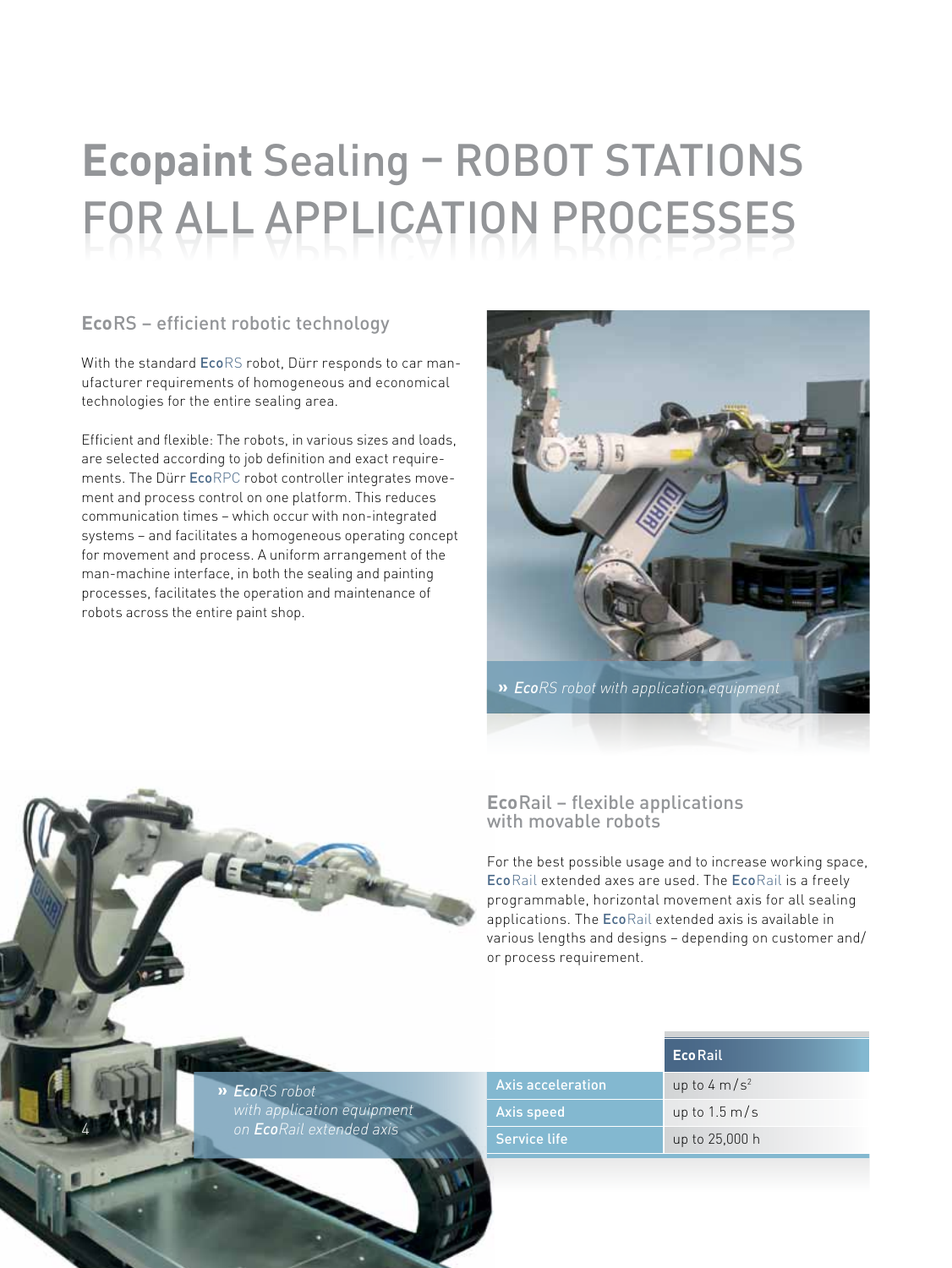

**»** *EcoScreen 3D-OnSite*

#### **Eco**RPC – Dürr's integrated Robot and Process Controller

EcoRPC – the Dürr controller is used both for sealing and coating processes.

- **»** Multikinematics/multiprocess capability with up to four movement/process units
- **»** Integrated PLC system for easy adaptation
- and diagnosis of process and automation functions
- **»** Easy maintenance

# **Eco**Screen 3D-OnSite

EcoScreen 3D-OnSite is a 3D visualization and programming software developed by Dürr which was designed for the production and processing of robot programs as well as the parameterization of corresponding process data. In this way, an optimal installation operation tool is available to the customer directly at the robot cell in production.

#### The use of **Eco**Screen 3D-OnSite provides the following advantages:

- **»** Change of path and process parameters possible online and offline
- **»** Online parameterization during production allows increased production quality with reduced downtime
- **»** 3D robot cell and car body model
- **»** Extensive simulation functions

|                               | EcoRS <sub>16</sub> | <b>EcoRS 30L16</b> | EcoRS 60      |
|-------------------------------|---------------------|--------------------|---------------|
| Load capacity at hand axis    | $16$ kg             | $16$ kg            | $60$ kg       |
| Weight                        | 235 kg              | 700 kg             | 665 kg        |
| Arm lengths (arm 1/arm 2)     | 680/828 mm          | 1,200/1,545 mm     | 850/820 mm    |
| Working envelope (mm)         | 1.611               | 3,102              | 2,033         |
| <b>Position repeatability</b> | $± 0.05$ mm         | $\pm 0.07$ mm      | $\pm 0.06$ mm |
| Payload at the arm            | $10$ kg             | $35$ kg            | $35$ kg       |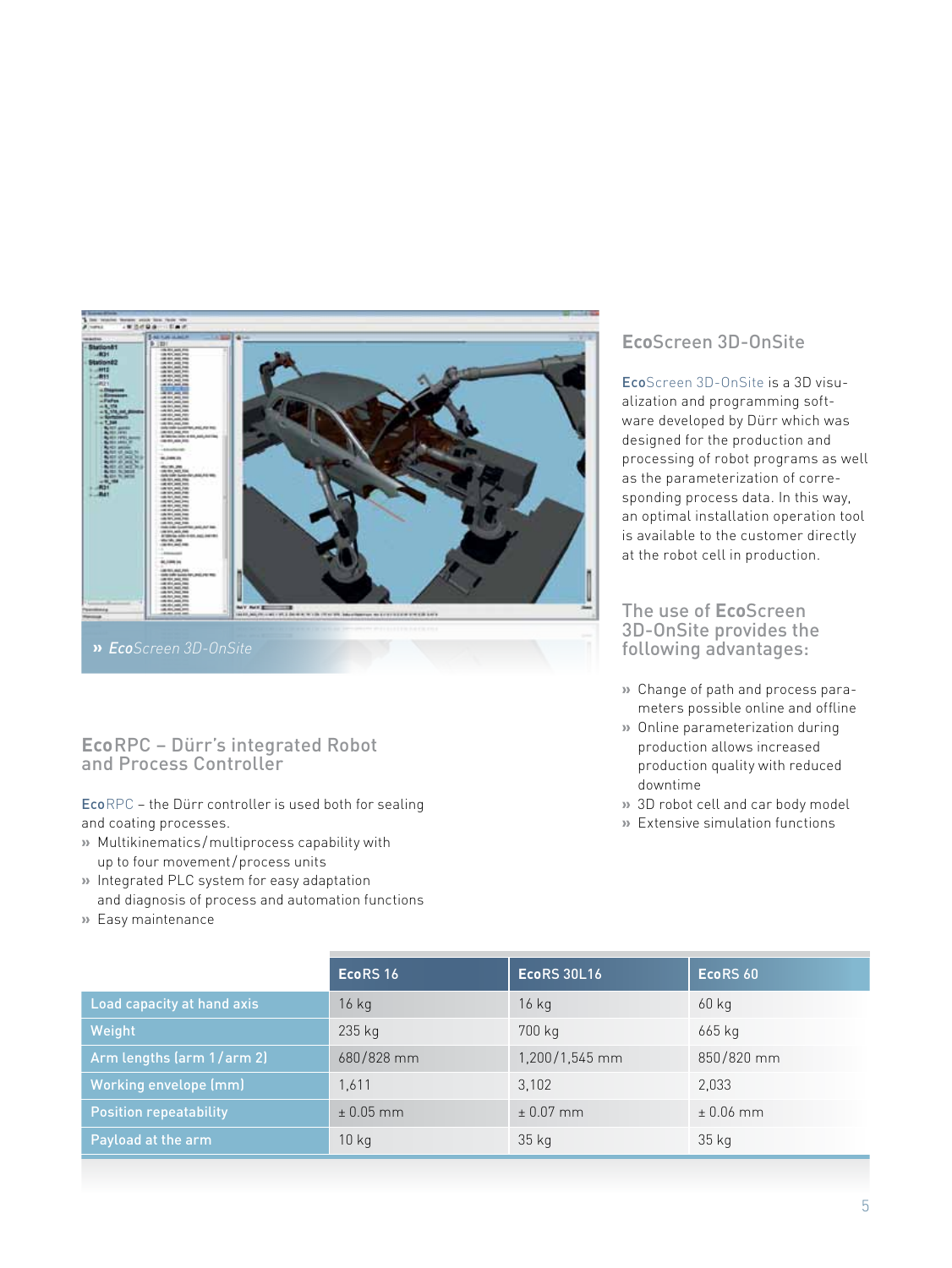# **Ecopaint** Sealing **–** Dosing FOR ALL REQUIREMENTS



#### **Eco**Flow Sealing – perfectly suited dosing for every process

The pressure regulator based dosing system functions in a pressure or volume control mode. All requirements for functional dosing can be flexibly met, with manually adjustable pressure regulators, freely programmable, pressure controlled dosing systems or volume controlled dosing systems with compensation for viscosity changes in the sealing material.

| <b>EcoFlow Sealing</b><br>Mode of operation | EcoDose PM -<br>Pressure controlled applica-<br>tion; fixed pressure prese-<br><b>lection</b> | $Ecobose P -$<br>Pressure controlled ap-<br>plication; pressure freely<br>programmable | EcoDose PCL -<br>Volume controlled application:<br>freely programmable<br>volume flow                   |
|---------------------------------------------|-----------------------------------------------------------------------------------------------|----------------------------------------------------------------------------------------|---------------------------------------------------------------------------------------------------------|
| <b>Application pressure</b>                 | $0$ to 310 bar                                                                                | $0$ to 310 bar                                                                         | $0$ to 310 bar                                                                                          |
| <b>Application tolerance</b>                | $5 - 8\%$                                                                                     | $5 - 8\%$                                                                              | $2 - 5\%$                                                                                               |
| <b>Material volume flow</b>                 | to 80 ccm/sec                                                                                 | to 80 ccm/sec                                                                          | to 80 ccm/sec                                                                                           |
| <b>Continuous dosing</b>                    | yes                                                                                           | yes                                                                                    | yes                                                                                                     |
| <b>Examples of</b><br>application ranges    | underbody coating,<br>rocker coating,<br>unterbody sealer                                     | underbody coating,<br>rocker coating,<br>unterbody sealer,<br>masking of window flange | underbody coating,<br>rocker coating,<br>seam sealing from above and<br>below, masking of window flange |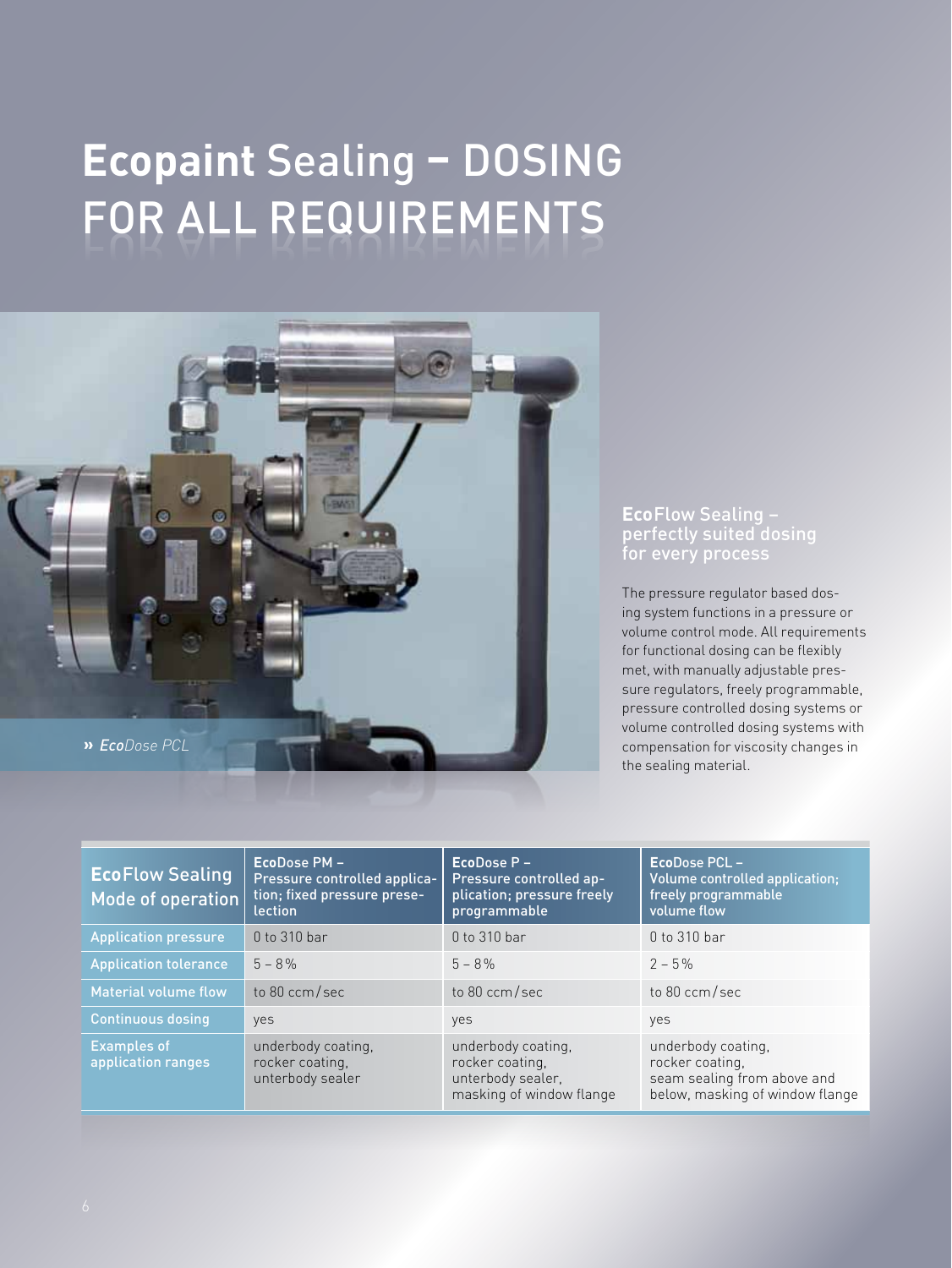

#### **Eco**Shot Meter Double – great dynamics in the process

With the EcoShot Meter Double electrical double dosing device, material is dosed continuously and extremely precisely. The system is suitable for applications that require great dynamics and high accuracy in the process. Control of the

double dosing device is fully integrated into the EcoRPC and facilitates the application of a continuous bead. Dürr's hose expansion compensation software reduces the reaction times of the dosing system.

| <b>EcoShot Meter Double</b><br>Mode of operation | Variant for<br>flow volumes up to 35 ccm/sec            | Variant for<br>flow volumes greater than 35 ccm/sec |
|--------------------------------------------------|---------------------------------------------------------|-----------------------------------------------------|
| <b>Application pressure</b>                      | up to 350 bar                                           | up to 300 bar                                       |
| <b>Application tolerance</b>                     | $< 1\%$                                                 | $< 1\%$                                             |
| Material volume flow                             | 3 to 35 ccm/sec continuous dosing                       | up to 80 ccm/sec continuous dosing                  |
| Max. material temperature                        | Max. 80 °C, heating optional                            | Max. 80 °C, heating optional                        |
| <b>Reaction time</b>                             | $< 150$ ms                                              | $< 150$ ms                                          |
| <b>Examples of</b><br>application areas          | seam sealing, cosmetic seams,<br>hem flange application | sprayable sound dampening                           |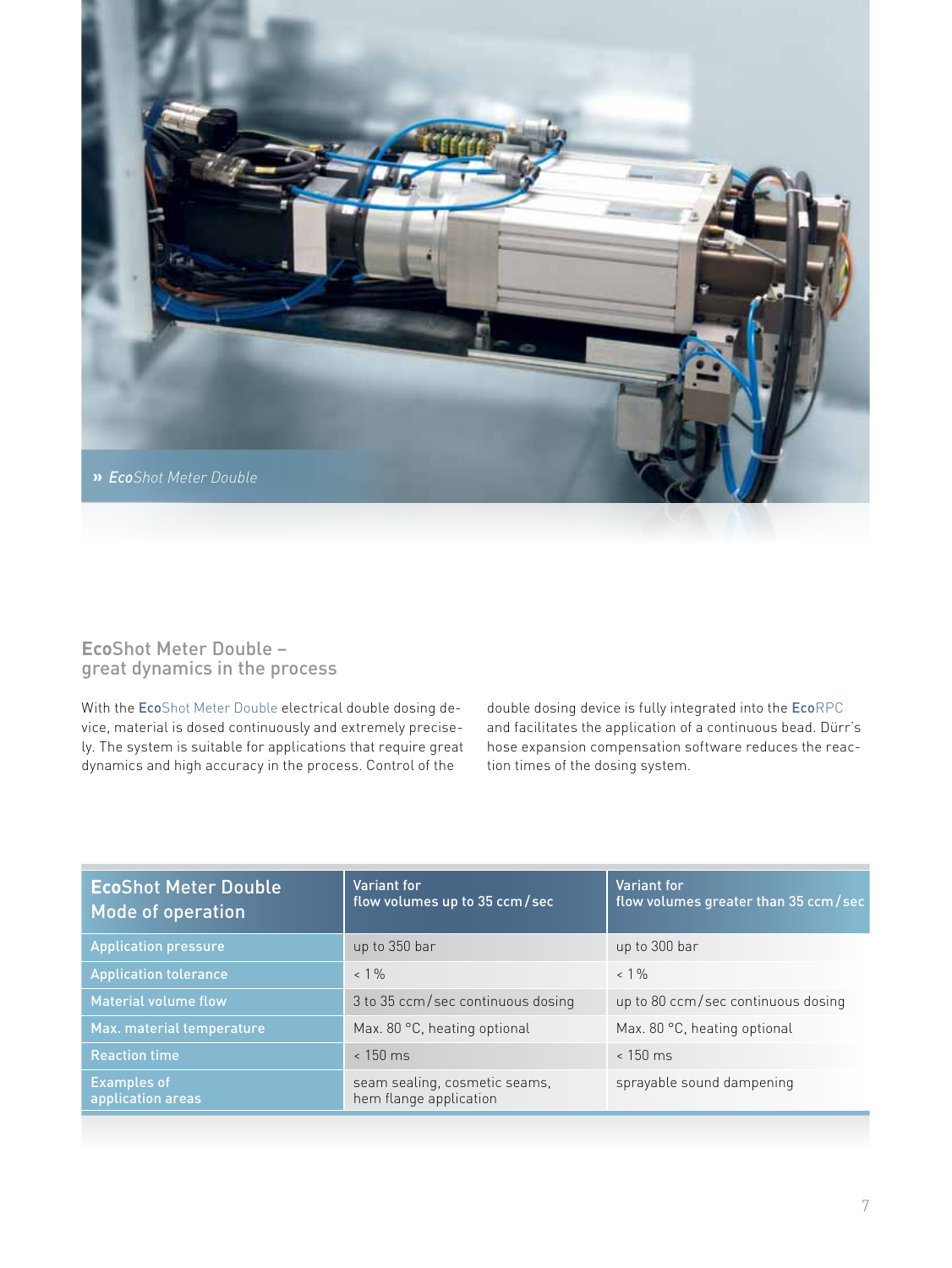# **Ecopaint Sealing - APPLICATORS** FOR PERFECT QUALITY



### **Eco**Gun Sealing

With 3D gun implementation, EcoGun Sealing enables the use of up to three nozzles and the selection of three different application angles – 0°, 45° and 90°. To reduce material quantity between needle valve and nozzle, the valves are integrated directly into the nozzle head. This guarantees optimum quality at the seam beginning and seam end. The applicator is available in various lance lengths.



# **Eco**Gun Sealing IDS

EcoGun Sealing IDS (IDS = Integrated Dosing System) is a completely newly developed product that integrates the function of a highly dynamic material dosing system and a 3D applicator in one component. Additional dosing components are not required. The integration of the two functions in one component results in a simple system design that has low maintenance requirements. EcoGun Sealing is based on the principle of continuous dosing and delivers the highest application quality for all common sealing applications.

|                                                      | <b>EcoGun</b><br><b>Sealing 1D</b> | <b>EcoGun</b><br><b>Sealing 3D</b>   |                          | <b>EcoGun</b><br><b>Sealing IDS</b> |  |
|------------------------------------------------------|------------------------------------|--------------------------------------|--------------------------|-------------------------------------|--|
|                                                      |                                    | For medium flow                      | For high flow            |                                     |  |
| PERFORMANCE FEATURES                                 |                                    |                                      |                          |                                     |  |
| Max. operating temperature                           | 50 °C                              | 50 °C                                | 50 °C                    | 50 °C                               |  |
| Max. flow                                            | up to 70 ccm/sec                   | up to $35$ ccm/sec                   | up to 130 ccm/sec        | up to $70$ ccm/sec                  |  |
| Max. material pressure                               | $300$ bar                          | $300$ bar                            | $300$ bar                | 300 <sub>bar</sub>                  |  |
| <b>Heating</b>                                       | n <sub>0</sub>                     | optional                             | optional                 | optional                            |  |
| <b>Material circulation</b><br>up to material valves | possible                           | yes                                  | yes                      | yes                                 |  |
| Integrated sensor system<br>(optional)               | pressure,<br>temperature           | pressure,<br>temperature             | pressure,<br>temperature | pressure,<br>temperature            |  |
| <b>DIMENSIONS AND WEIGHT</b>                         |                                    |                                      |                          |                                     |  |
| <b>Cross-section valve block</b>                     | $40$ mm $\times$ 40 mm             | $45$ mm $\times$ 45 mm               | 55 mm diameter           | 40 mm x 40 mm                       |  |
| Weight                                               | $0.3$ kg                           | Approx. 7.5 kg<br>(at 620 mm length) | Approx. 10.6 kg          | 7 kg                                |  |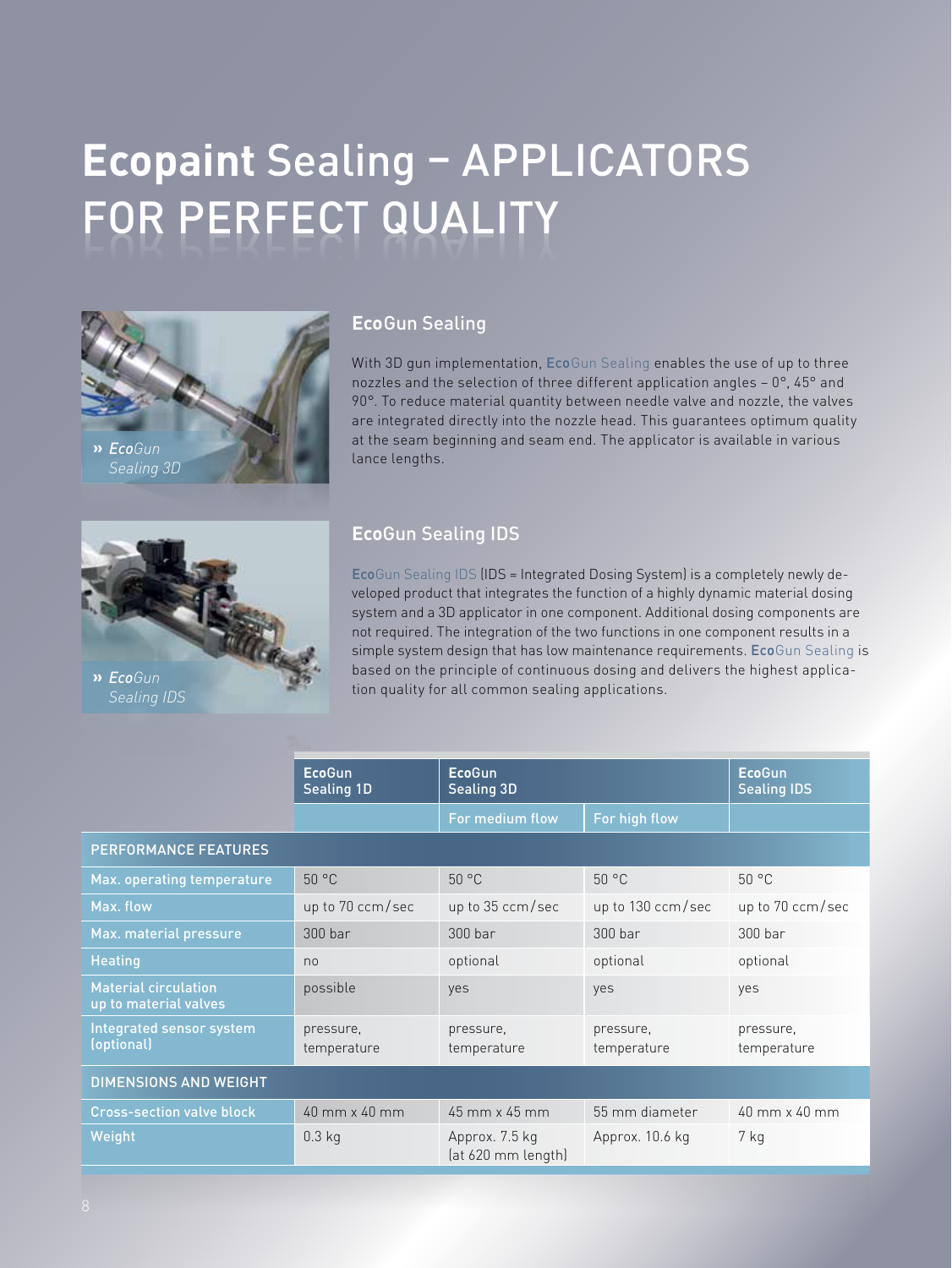

### **Eco**Gun Sealing MD – masking device

EcoGun Sealing MD is employed in areas where coating with high edge definition is necessary. In automobile production this application is normally used in the rocker panel area. When the EcoGun Sealing MD is used, masking of the rocker panel is not necessary to obtain a high edge definition.

#### **Eco**Jet – high quality nozzles with continuous performance

Diverse sealing applications require various nozzles which must live up to their demands. Dürr has developed suitable nozzles based on ECOOEFFICIENCY for each application, and constantly expands their product range. Nozzles for airless, flat stream, round, swirl, extrusion, LASD and hem flange applications are available. The nozzles are characterized by constant application quality and a long life cycle. For quality assurance, tests on the nozzle test status are carried out. This ensures the reproducibility of the application – even after a nozzle change.



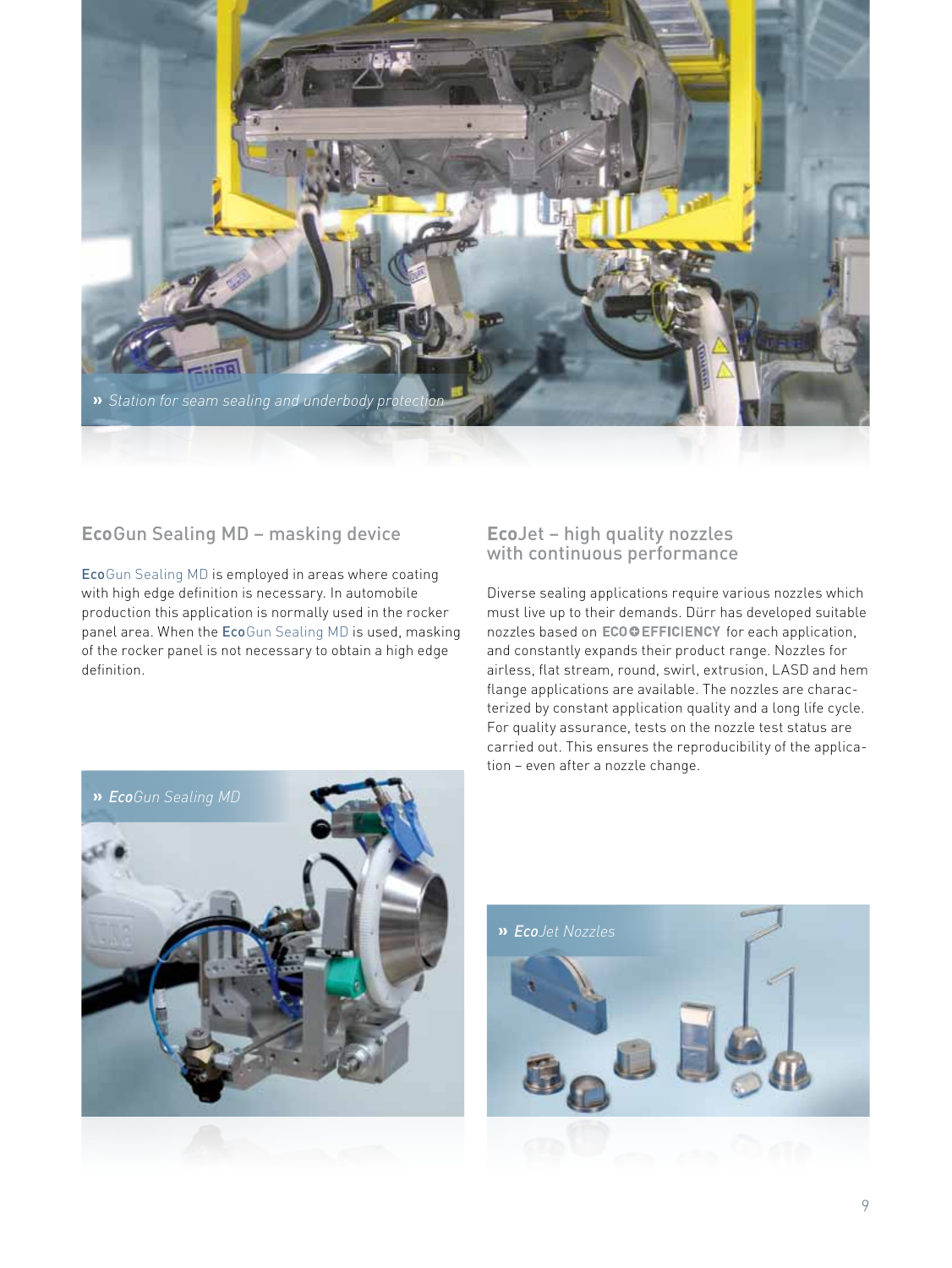# **Ecopaint Sealing - PROGRAMMING,** cleaning and conditioning

#### **Eco**Gun Sealing – easy handling thanks to its laser programming aid

The laser programming aid for the EcoGun Sealing utilizes optical simulation of the material stream and thus supports in the programming of the robot. The laser simulates the representation of the material application points.

The laser programming aid simplifies programming through the following characteristics:

- **»** Switching on and off the laser head by means of the robot controller conforming to the beginning and end of the seam
- **»** Seat is identical to nozzle, therefore requiring low installation effort



#### **Eco**Gun Sealing Cleaner – Clean results through nozzle cleaning

The EcoGun Sealing Cleaner cleans the nozzles of the applicator. Air nozzles blow off any material sticking to the application nozzles. The air nozzle position and height are adjustable, giving the EcoGun Sealing Cleaner flexibility in various applications.

An accumulation vessel collects the blown off material.

This avoids:

- **»** Soiling of the car body and the booth
- **»** Manual cleaning
- **»** Cycle time losses in the finishing area, since manual cleaning work at the robot is eliminated

### **Eco**Temp und **Eco**Heat – Conditioning of material for stable application results

Temperature conditioning of the application material guarantees stable application results. Material characteristics are maintained by use of cooling and / or heating. The resulting constant material viscosity in combination with volume controlled dosing system produces the highest quality application.

The following systems are used for the conditioning of materials:

- **»** EcoHeat: Electrical material heating for the temperature range of 32-45 °C
- **»** EcoTemp: Water-based temperature conditioning for the temperature range of 20-32 ° C, or Peltier temperature conditioning for the temperature range of 25-38 ° C.

Both systems are used for the underbody sealing process, rocker coating, LASD (liquid applied sound deadener), and in seam sealing.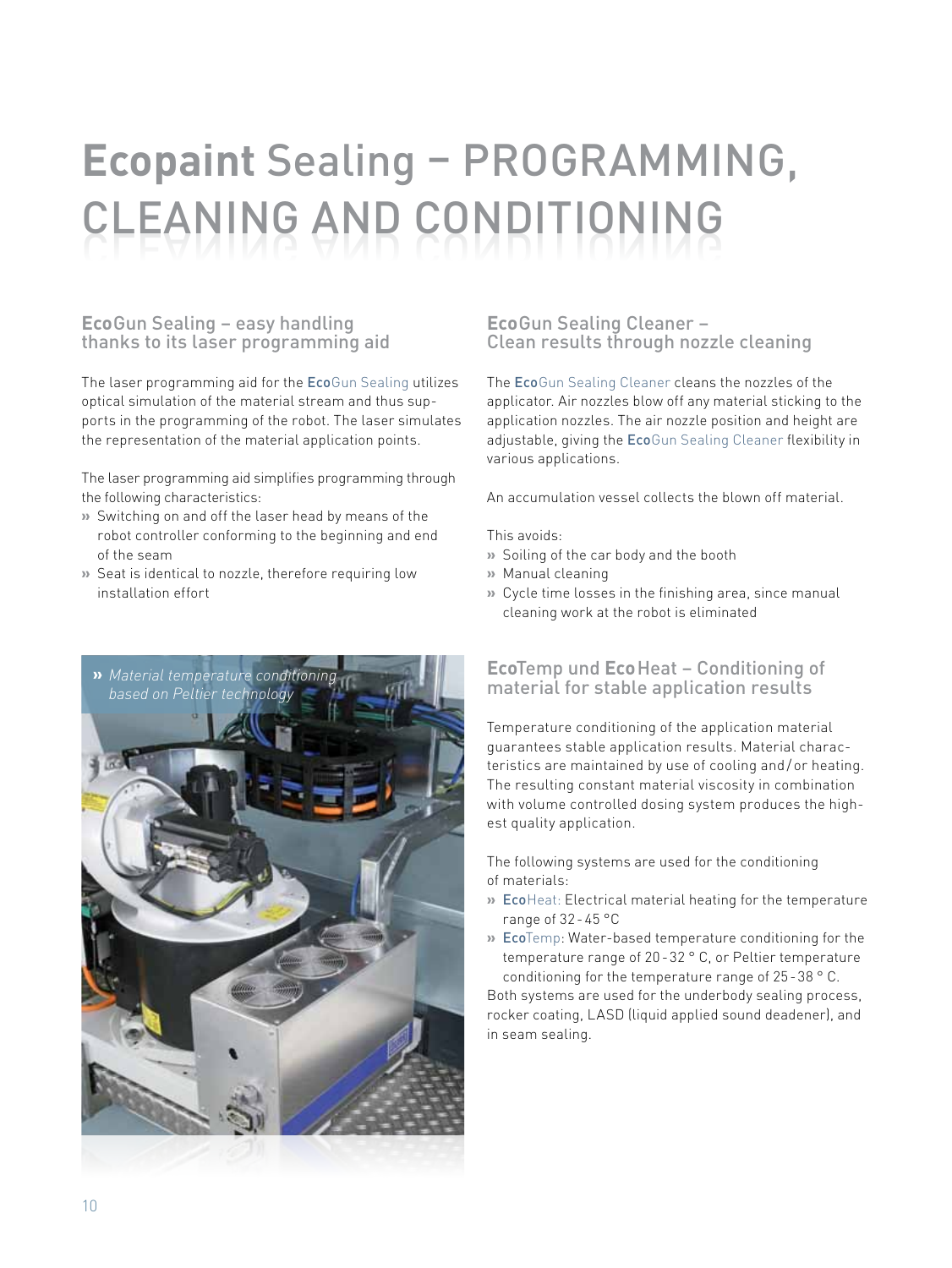

# **Ecopaint Testcenter Sealing**

The Ecopaint Testcenter Sealing is Dürr's technology center for sealing applications and is available for customer trials, product and process developments and the validation of new products.

The Ecopaint Testcenter Sealing is equipped with five, 7-axis sealing robots, basic and high-end dosing systems, and applicators for all process requirements.

#### **Your competitive advantage with Dürr:**

- **»** Reduction of unit costs
- from one supplier
- 
- 
- **»** Process optimization for every field of application
- **»** Technological advantage due to innovative products
- **»** Know-how from planning to realization
- **»** Worldwide service